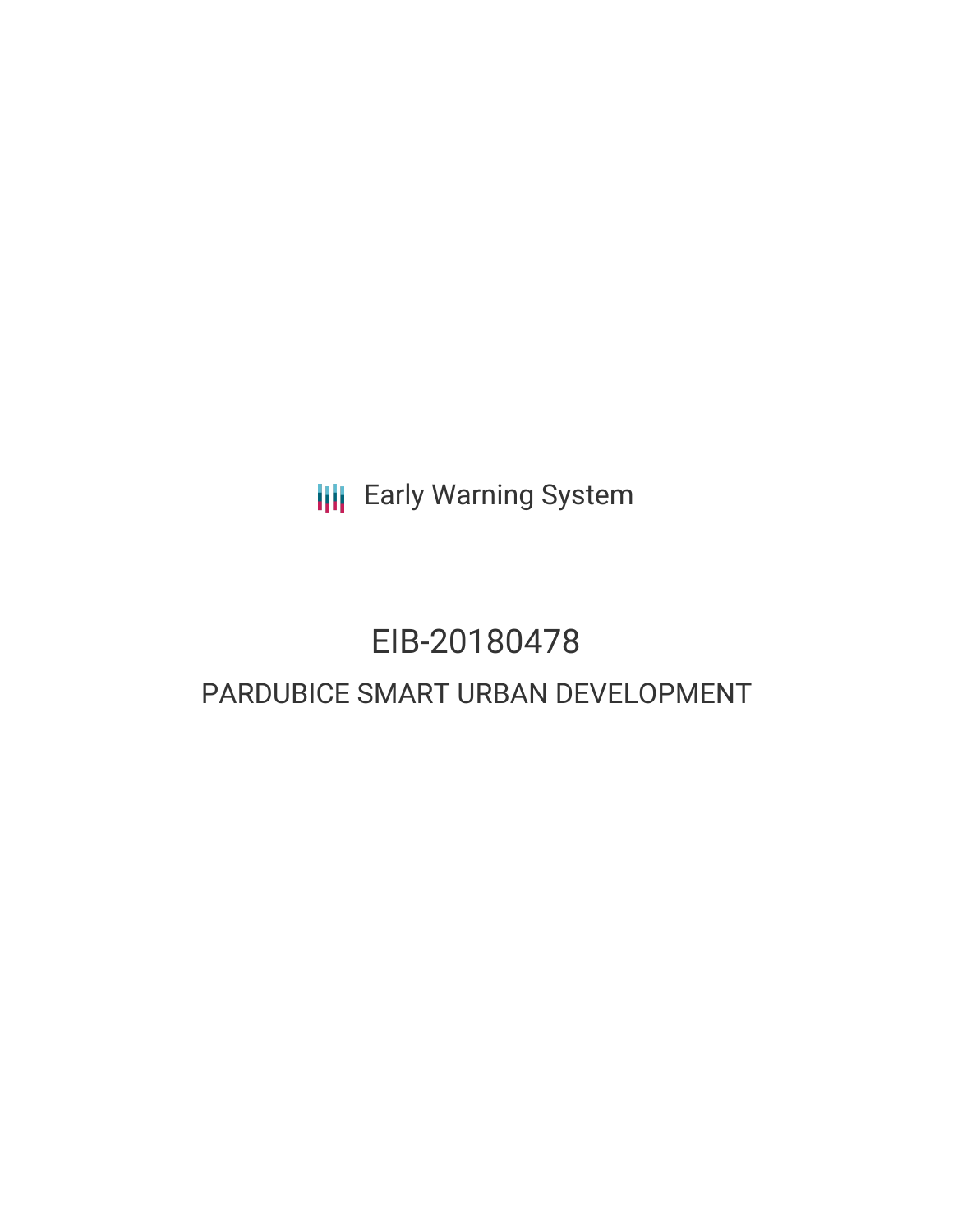

### **Quick Facts**

| <b>Countries</b>               | Czech Republic                 |
|--------------------------------|--------------------------------|
| <b>Financial Institutions</b>  | European Investment Bank (EIB) |
| <b>Status</b>                  | Proposed                       |
| <b>Bank Risk Rating</b>        | U                              |
| <b>Borrower</b>                | <b>MESTO PARDUBICE</b>         |
| <b>Sectors</b>                 | Infrastructure                 |
| <b>Investment Type(s)</b>      | Loan                           |
| <b>Investment Amount (USD)</b> | \$117.38 million               |
| <b>Loan Amount (USD)</b>       | \$117.38 million               |
| <b>Project Cost (USD)</b>      | \$234.76 million               |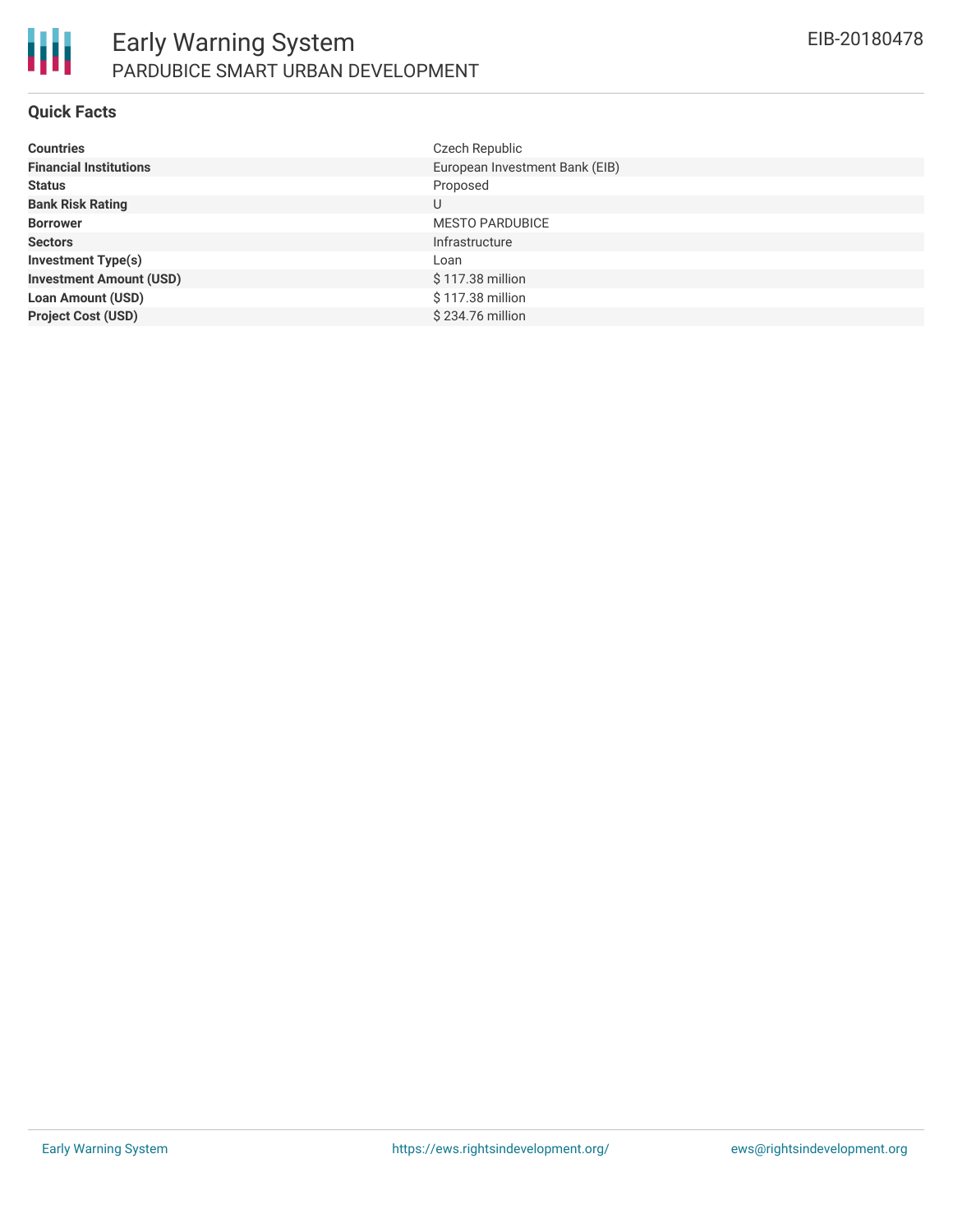



### **Project Description**

According EIB website, the project consists of a multi-sector, multi-annual investment programme aimed at improving the smart city and general urban infrastructure of the city of Pardubice in the Czech Republic. It will support eligible schemes coherent with Pardubice's 2014-2025 development strategy. It will contribute to the modernisation of public infrastructure and services. The project is envisaged to support selected investments in line with the Bank's Smart City approach.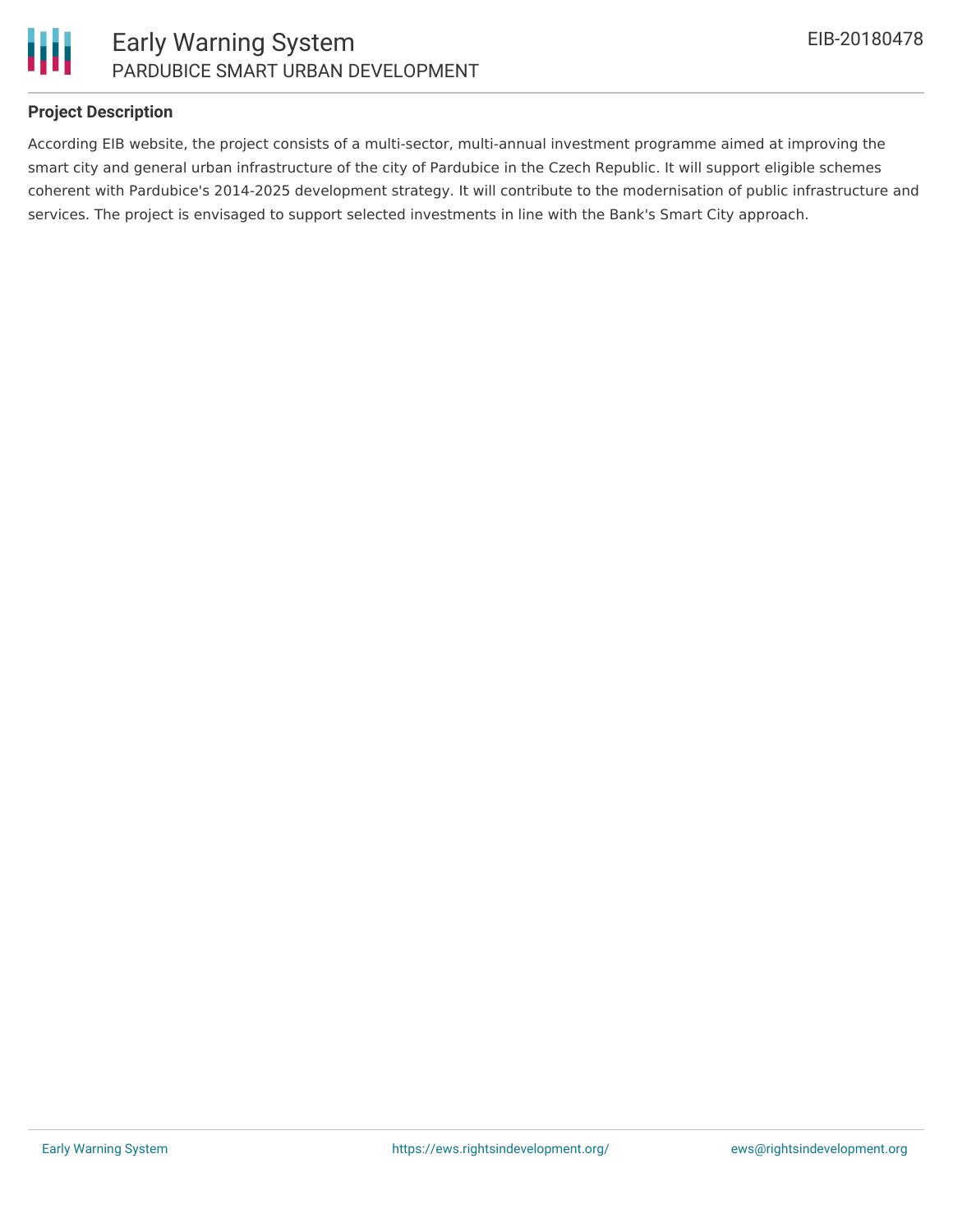# 朋

### Early Warning System PARDUBICE SMART URBAN DEVELOPMENT

### **Investment Description**

European Investment Bank (EIB)